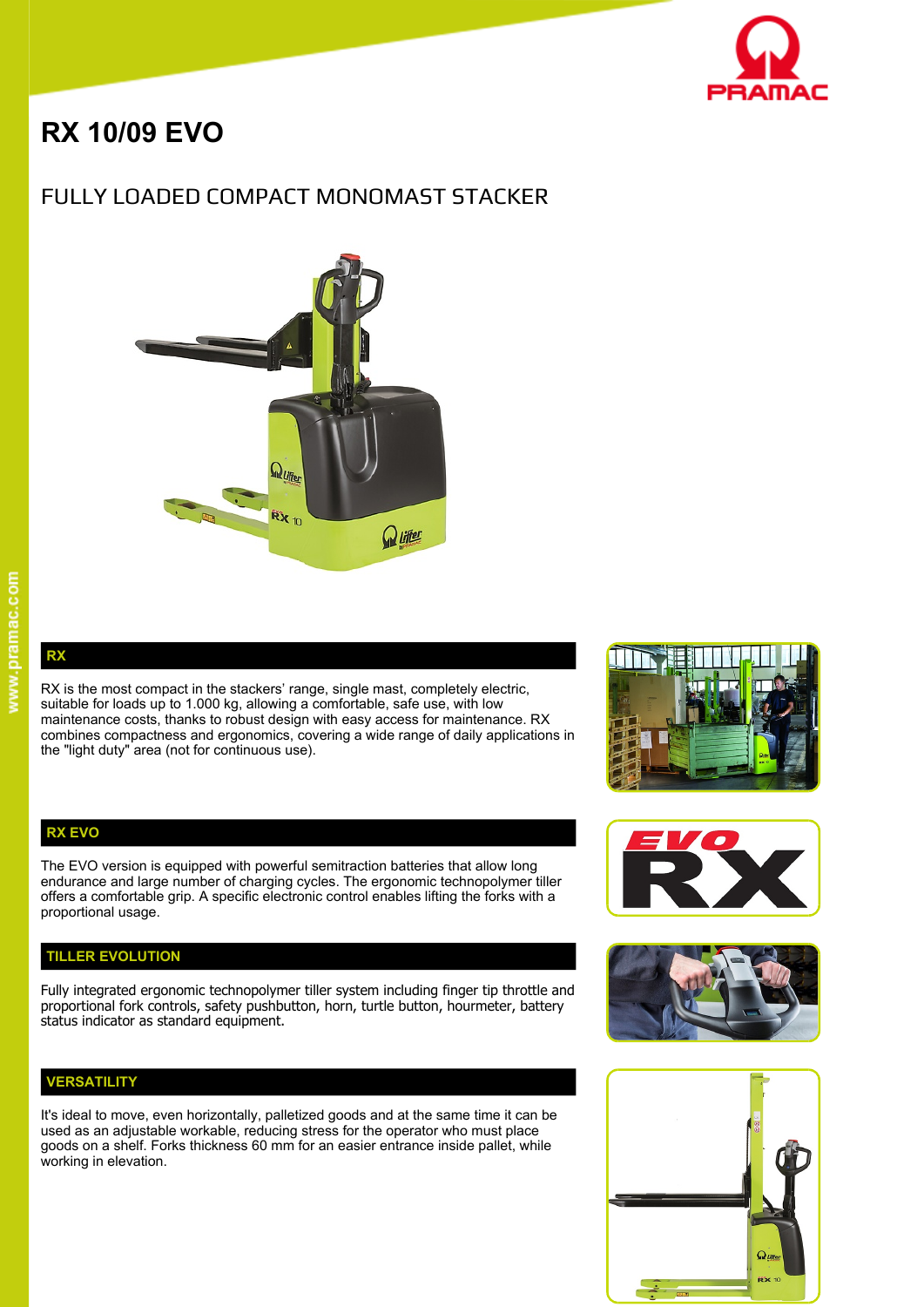#### **EASY MAINTENANCE**

Strong ABS carter/cover with storage compartments on top. Easily removable to speed up maintenance operations.

The bottom access opening allows an immediate disassembly of motor wheel, portal and tiller without lifting the machine.

### **ERGONOMICS**

Ergonomic tiller placed laterally to increase visibility, ensuring an optimal arrangement of components inside the motor compartment. RX 10 solves perfectly the problem of handling goods in narrow spaces and corridors.



# **BATTERY PACK**

Light-traction with tubular plate batteries allow up to 4 hours autonomy and a high number of charging cycle.

## **GEL (OPTIONAL)**

GEL batteries available on demand.



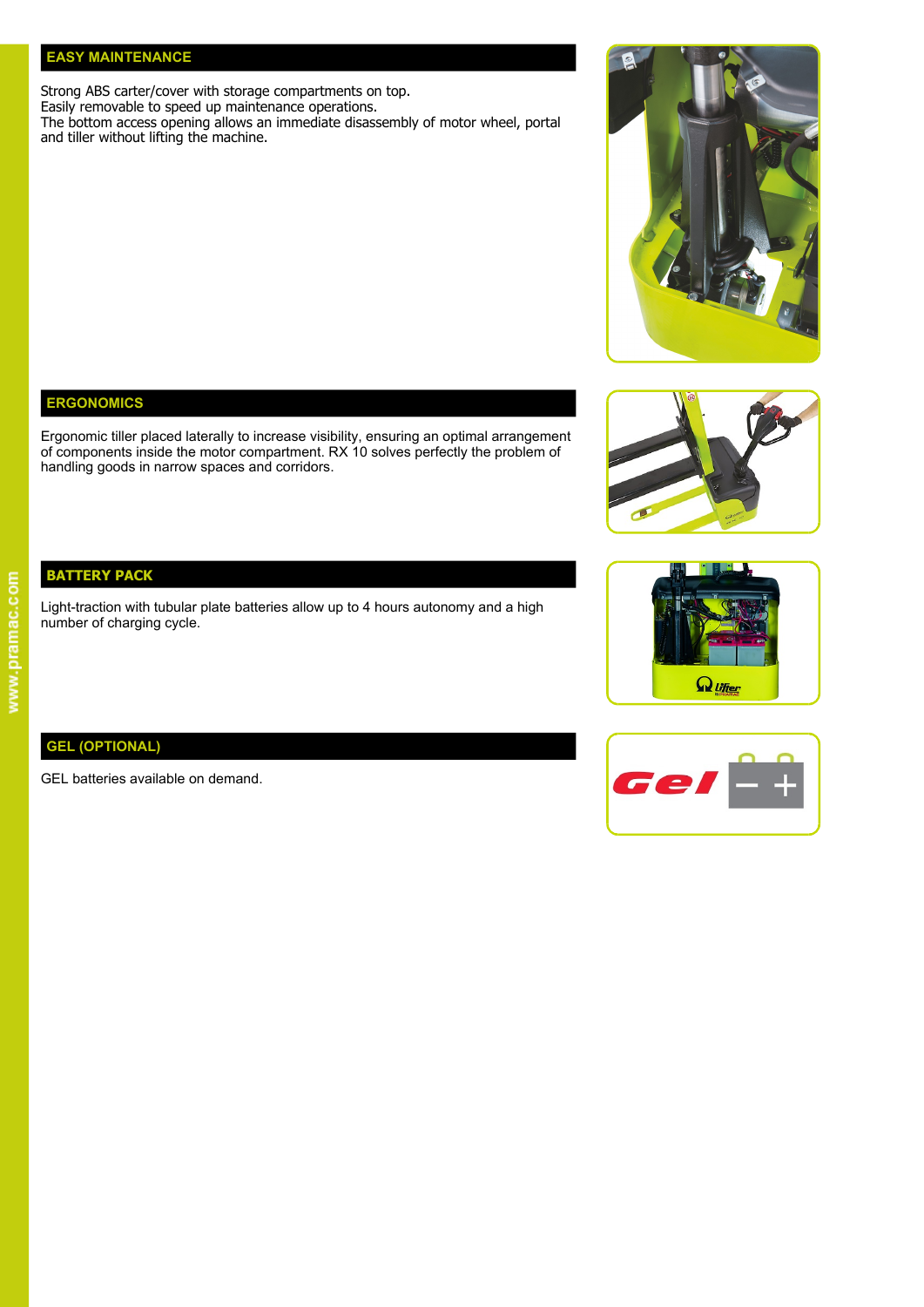| <b>Description</b>         |   |    |                         |
|----------------------------|---|----|-------------------------|
| 1.1 Manufacturer           |   |    | PR<br><b>INDUSTRIAL</b> |
| 1.3 Drive                  |   |    | <b>ELECTRIC</b>         |
| 1.4 Operator type          |   |    | Pedestrian              |
| 1.5 Load capacity          | Q | Кg | 1000                    |
| 1.6 Load centre distance   | c | mm | 600                     |
| 1.8 Load axle to end forks | x | mm | 786                     |
| 1.9 Wheel base             | ٧ | mm | 1165                    |

| Weights                               |    |     |
|---------------------------------------|----|-----|
| 2.1 Service weight (battery included) | Κg | 345 |
| 2.2 Axle load, laden rear             | Κq | 934 |
| 2.2 Axle load, laden front            | Kg | 411 |
| 2.3 Axle load, unladen front          | Кq | 246 |
| 2.3 Axle load, unladen rear           | Κq | 99  |

| <b>Tyres/Chassis</b>                               |     |    |                       |
|----------------------------------------------------|-----|----|-----------------------|
| 3.1 Tyres: front wheels                            |     |    | <b>RUBBER</b>         |
| 3.1 Tyres: stabilizers wheels - Front              |     |    | POLY C.               |
| 3.1 Tyres: rear wheels                             |     |    | POLY C.               |
| 3.2 Tyre size: Steering wheels - Width             |     | mm | 50                    |
| 3.2 Tyre size: Steering wheels - Diameter          |     | mm | 186                   |
| 3.3 Tyre size: Load rollers - Diameter             |     | mm | 82                    |
| 3.3 Tyre size: Load rollers - Width                |     | mm | 70                    |
| 3.4 Tyre size: stabilizers wheels front - Diameter |     | mm | 125                   |
| 3.4 Tyre size: stabilizers wheels front - Width    |     | mm | 45                    |
| 3.5 Tyre size: rear wheels - Q.ty (X=driven)       |     | nr | $\mathbf{2}^{\prime}$ |
| 3.5 Tyre size: front wheels - Q.ty (X=driven)      |     | nr | 1x                    |
| 3.6 Tread, front                                   | b10 | mm | 505                   |
| 3.7 Tread, rear                                    | b11 | mm | 410                   |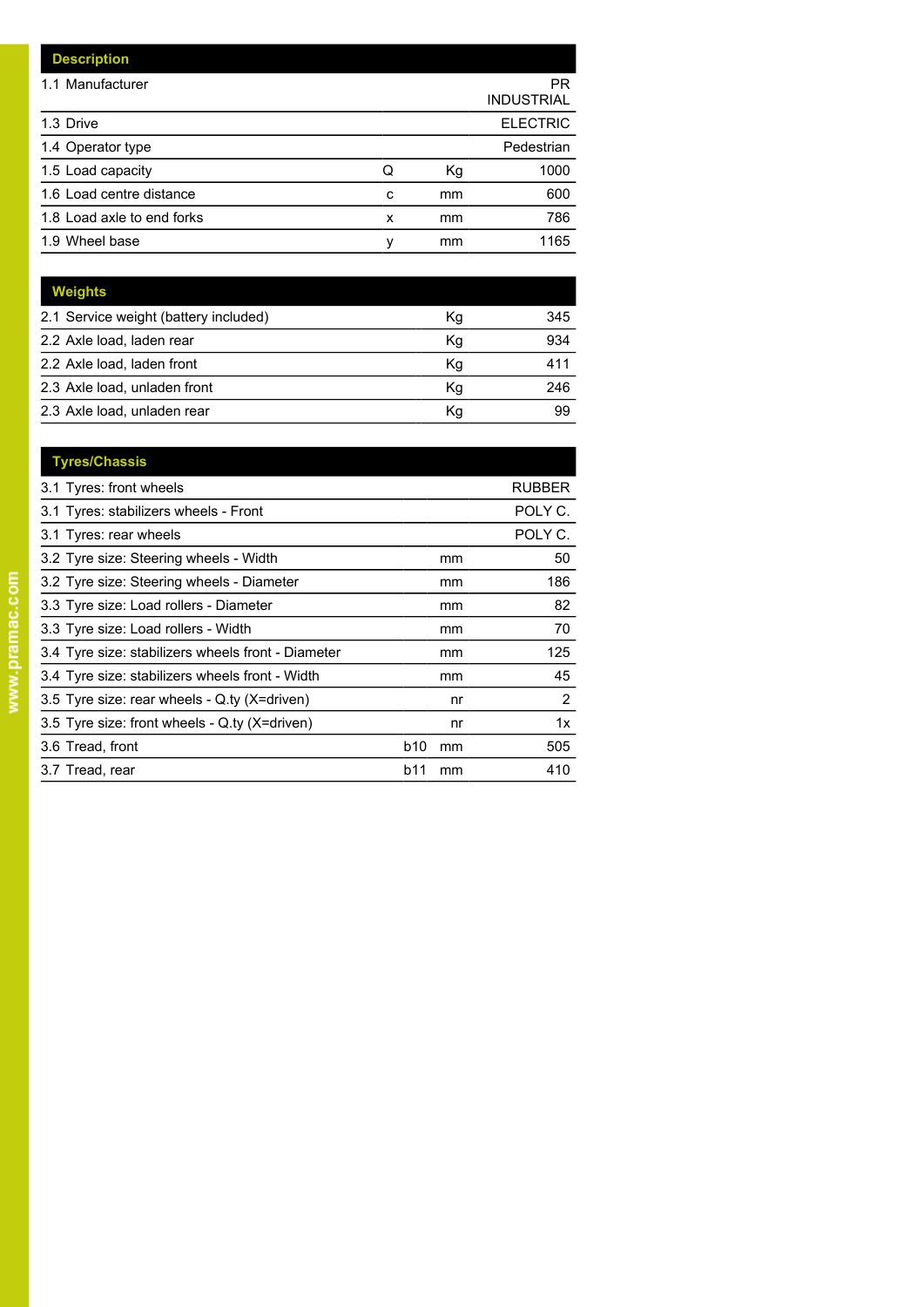| <b>Dimensions</b>                          |                |    |      |
|--------------------------------------------|----------------|----|------|
| 4.2 Height, mast lowered                   | h1             | mm | 1270 |
| 4.3 Normal free lifting                    | h2             | mm | 810  |
| 4.4 Lift height                            | h3             | mm | 810  |
| 4.5 Height, mast extended                  | h4             | mm | 1270 |
| 4.9 Height of tiller in drive position max | h14            | mm | 1338 |
| 4.9 Height of tiller in drive position min | h14            | mm | 968  |
| 4.15 Height, lowered                       | h13            | mm | 90   |
| 4.19 Overall lenght                        | $\mathsf{I}$   | mm | 1675 |
| 4.20 Lenght to face of forks               | 12             | mm | 522  |
| 4.21 Overall width                         | b1             | mm | 794  |
| 4.22 Fork dimensions - Thickness           | s              | mm | 60   |
| 4.22 Fork dimensions - Width               | e              | mm | 150  |
| 4.22 Fork dimensions - Lenght              |                | mm | 1153 |
| 4.24 Fork carriage width                   | b <sub>3</sub> | mm | 650  |
| 4.25 Distance between fork arms            | b5             | mm | 560  |
| 4.32 Ground clearance, centre of wheelbase | m2             | mm | 20   |
| 4.34 Aisle width                           | Ast            | mm | 2120 |
| 4.35 Turning radius                        | Wa             | mm | 1344 |

| <b>Performance data</b>      |      |                                  |
|------------------------------|------|----------------------------------|
| 5.1 Travel speed laden       | Km/h | 3.7                              |
| 5.1 Travel speed unladen     | Km/h | 4.3                              |
| 5.2 Lifting speed laden      | m/s  | 0.12                             |
| 5.2 Lifting speed unladen    | m/s  | 0.21                             |
| 5.3 Lowering speed laden     | m/s  | 0.25                             |
| 5.3 Lowering speed unladen   | m/s  | 0.21                             |
| 5.8 Max gradeability laden   | $\%$ | 10                               |
| 5.8 Max gradeability unladen | $\%$ | 15                               |
| 5.10 Service brake           |      | <b>REVERSE</b><br><b>CURRENT</b> |

| <b>Electric motors</b>                        |       |               |
|-----------------------------------------------|-------|---------------|
| 6.1 Drive motor power                         | kW    | 0.35          |
| 6.2 Lift motor power                          | kW    | 2.2           |
| <b>Battery Type</b>                           | Tipo  | Traction (C5) |
| 6.4 Battery voltage                           | ٧     | 24            |
| 6.4 Battery capacity, Min                     | Ah    | 54            |
| 6.4 Battery capacity, Max                     | Ah    | 54            |
| 6.5 Battery weight, Min                       | Kg    | 38            |
| 6.5 Battery weight, Max                       | Kg    | 38            |
| 6.6 Energy consumption according to VDI cycle | kWh/h | 0.45          |
| 8.4 Sound level at driver's ear               | dB(A) | 63            |
|                                               |       |               |